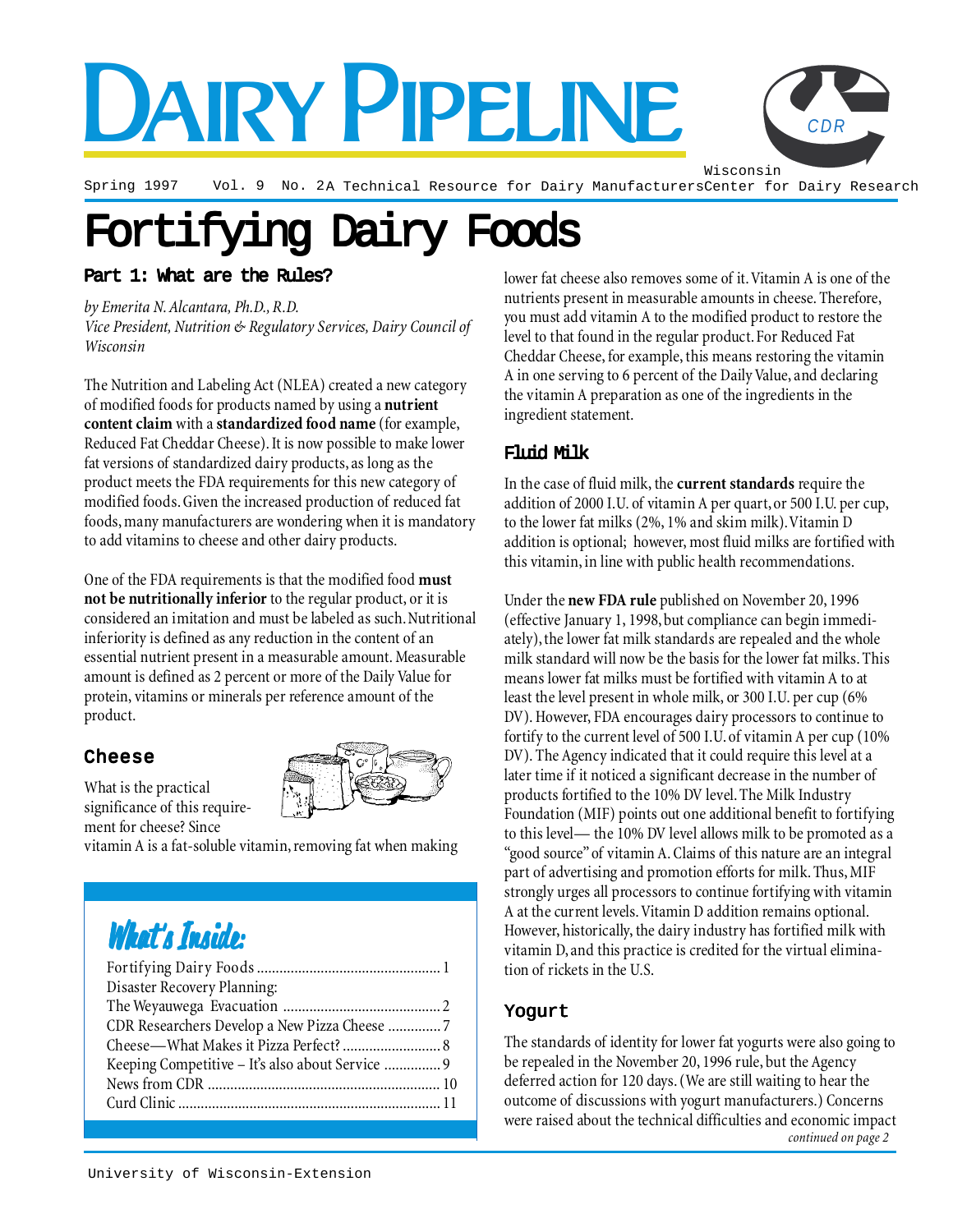### Disastr Recovery Planning: TheyWuw ega Evacuation

*By Richard Wagner, Ph.D. , Weyauwega Milk Products, Inc.*

On Monday, March 4th, 1996, at 5:50 A.M., 35 cars of an 81 car Central Wisconsin train derailed about 400 feet north of our cheese plant. This derailment developed into a disaster, causing residents and businesses within a two mile radius of the site to evacuate for about 2 1/2 weeks. Amazingly, the derailment and subsequent fire caused no direct injuries.

Our disaster recovery plans at Weyauwega Milk Products are very different today because of everything we learned. I'll share some particulars of this disaster, and then recommend a recovery planning approach.

The March 4th derailment in Weyauwega involved 14 cars carrying, in total, 1,000,000 lb. of propane and, for added effect, two train cars of sodium hydroxide caustic. About 180,000 lb. of caustic spilled and raised the pH of a ditch, and then the Waupaca River.

The derailment was caused, most likely, by a failed switch and by a very rare type of iron rail failure. This failure resulted in a

#### Fortifying Dairy Foods *continued from page 1*

of requiring vitamin fortification for lower fat yogurts. Unlike the milk industry, which has the experience and equipment in place for adding vitamins to lower fat milk products, the yogurt manufacturers have significantly less experience in producing products that are fortified with vitamin A. The 120-day deferral, according to FDA, will give an opportunity for the yogurt industry to meet with the Agency to discuss its progress in addressing vitamin A fortification. MIF indicated it would meet with yogurt manufacturers to discuss the issue further.

#### Sour Cream

As part of the November 20, 1996 rule, FDA revoked the standards of identity for sour half-and-half and acidified sour halfand-half. This means that the sour cream standard will serve as the basis for the lower fat products, e.g., reduced fat sour cream, and the modified products will need to be fortified with vitamin A to be nutritionally equivalent to regular sour cream. Although one might argue that sour cream manufacturers, like yogurt manufacturers, will find the fortification requirements burdensome, FDA believes that the sour cream industry should already possess the necessary equipment for vitamin fortification since they have been marketing products such as light sour cream and nonfat sour cream which require the addition of vitamin A for nutritional equivalency.

longitudinal split of the rail, with one half curling upward and cutting a large hole in one of the propane cars. Liquid propane began to drain from the car beside a local feed mill, adjacent to the tracks.

I talked to three eye witnesses who described torches of flames that began shooting from the wreckage in the area of the feed mill. All of a sudden, the propane puddle that stretched a couple *Next page*

 $\dot O$ ... the flamens the feed mill and thentr cars, all piled aup lik w ood in a campefer ceded im a finabout 300 feet wide, 80et deep, and 300-400 feet high.Ó

#### Cream Products

The standards for half-and-half, light cream, heavy cream and light whipping cream remain on the



books. The standards do not require vitamin fortification. As an aside, an objection was raised regarding the continued use of the term "light" in light cream and light whipping cream, given that these products have not been modified to qualify for the nutrient content claim, "light," as defined by the Agency. FDA rejected the comment stating that the term "light" can also be used to describe physical or sensory characteristics of a food and noted that light cream and light whipping cream have a different texture from heavy cream. FDA stated, however, that if the Agency finds that consumers are being misled by the use of "light" on cream products, future action on these standards may be necessary.

**Editors Note:** Part 2 of Fortifying Dairy Foods will cover optional vitamin additions, for example fortifying with Vitamin E. Also, I promise to come up with the answers to the practical questions surrounding vitamin fortification—calculating how much to add, and is dispersion in cheese uniform? If you already know the answers, please call me at  $(608/262$ -8015).  $\textcircled{\tiny{S}}$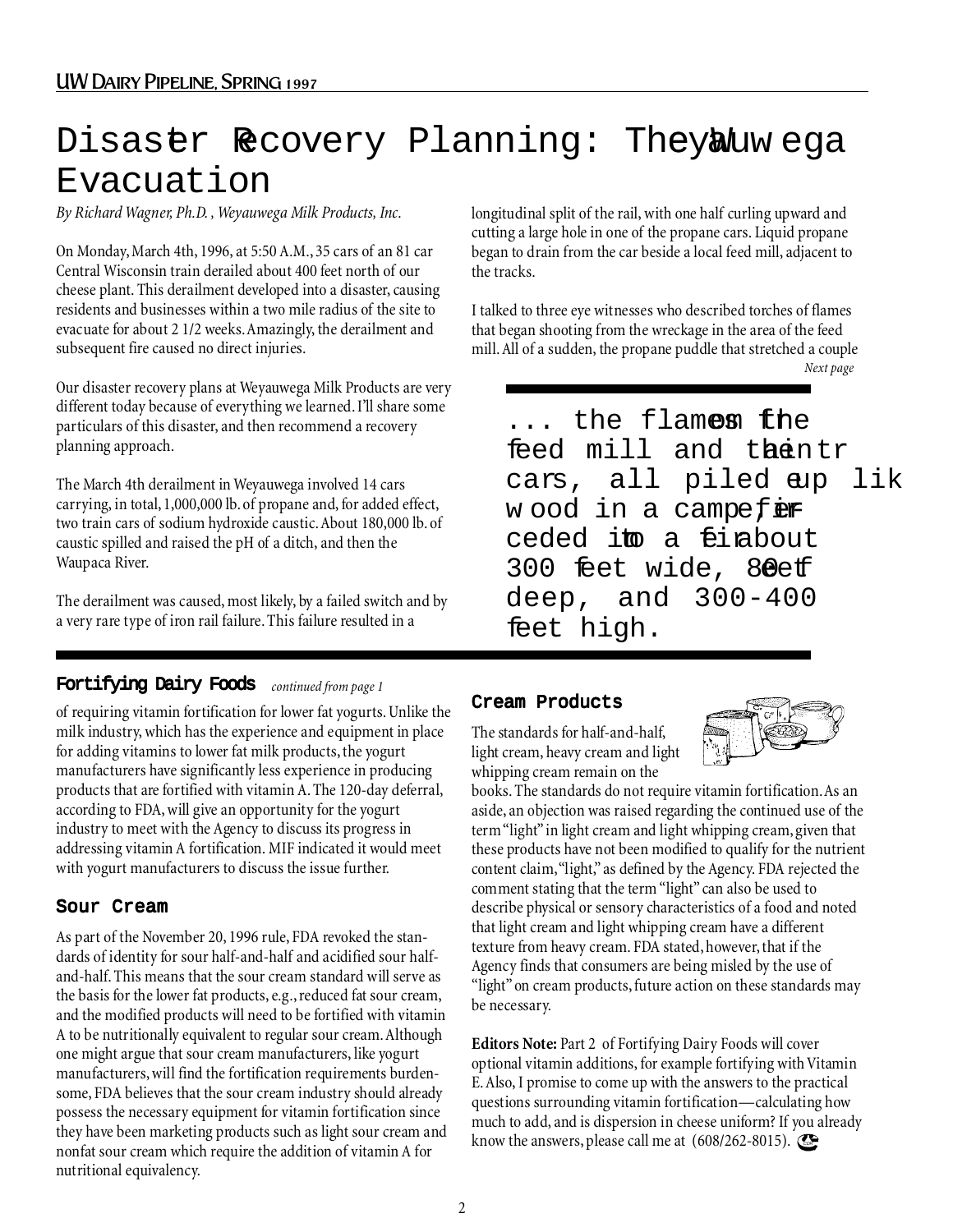of hundred feet along the tracks, plus all of the fumes, erupted into a huge fire ball. This initial fire ball was very much like the flame you get when you turn on a gas grill and sometime later throw in a match. You may have noticed that the initial puff of flames fills the grill, licks at its interior, and then recedes back. This happened after the derailment on a much larger scale. Eye witnesses told an amazing story about the fireball extending almost 1500 feet high and, down wind, licking the entire top of the west half of our plant's roof. Fire also licked at the houses west across the street and at the north side of a neighboring business building, which was 1,000 feet south of the train wreck. It was dark at the time and a dairy farmer, ten miles south of the wreck, reported seeing the fire ball. It was so bright that it caused his automatic dusk to dawn light to go out temporarily. Then, the flames from the feed mill and the train cars, all piled up like wood in a camp fire, receded into a fire about

300 feet wide, 80 feet deep, and 300-400 feet high.

#### Preventing a major explosion

Fire departments from up to 45 miles away were alerted and began to respond. Five local fire departments sprayed 6,000 gallons of water per minute on the fire for about 30 minutes. Although this had no noticeable effect on the fire, it may have kept it from spreading to a lumber company, gas station and local homes. Since our buildings are all concrete, we weren't too worried yet. In retrospect, some people think that this early dousing may have kept the pile of propane cars cool enough to prevent a major explosion right then. At about this time, though, the city water system was running dry and a county emergency response official arrived. He took one look at the engineer's cargo manifest and ordered everybody back threefourths of a mile. Some minutes later, when the

state emergency response coordinator arrived and more data was available, the command center was set back a total of 1 1/4 miles and a 2 mile evacuation zone was set up. This involved a onemile "Hot Zone," and another mile out, "Warm Zone."

All highways in the two-mile zone were shut down. There was one dairy farm in the hot zone and that farm lost many cows to mastitis when they weren't milked. The warm zone contained quite a few dairy farms and those herds were allowed to be milked and fed, but people, including milk haulers, had to come and go quickly. At least one dairy producer in the warm zone stayed alone on his farm, refusing to leave. He was heard from only after his bulk milk tank was full.

A cheesemaker's worst nightmare unfolded at our cheese manufacturing company. In our business we take in milk around the clock, and we make cheese and whey products seven days a

week. As you know, historically, cheese makers are often goodnatured workaholics, who only feel right if the cheesemaking process is ongoing. This is because we have to keep emptying milk tanks to stay ahead of the cows —which don't stop milking for any reason.

#### An immediate evacuation

Since the train wreck and fire was so close, it was initially decided to shut operations down and cleanup. About a half hour into that process, firemen entered the building and ordered an immediate evacuation. At that very moment, some major decisions had to be made by people in all departments. We really didn't have a list of "things to do when ordered to leave." As it turns out, two supervisors bolted in opposite directions. In the



moments before leaving, one ran through the cheese plant to turn off the cheddaring machine and the main pasteurizer. Vat agitators were left running on hold to keep curd from knitting and settling to the bottom of the vats. The other supervisor ran through the whey department to shut down the whey evaporator, a cleaning CIP system, the COW water system, separators, and lactose refiner and dryer. It helped, of course, that the control systems had panic stop switches and that our whey dryer had just been washed and not yet started back up. All crystallizer agitators were left running to avoid lactose crystals settling out on the bottom of the crystallizer tanks. Fortunately, the electricity stayed on in most of the community during the evacuation, including the cheese plant. In addition to the agitators left on, the electric lights were also left on, which provided significant heat during sub-zero weather we had early in the evacuation period. Also noteworthy are the systems that we have had

on the roof which pump a lot of air through the cheese plant to minimize phage virus contamination. These were shut off to prevent smoke from coming in, although smoke never was a problem. In this case it was non-toxic, and it also rose up very high. If the air units would have stayed on, we may had a lot more pipes freezing. The natural gas gate station, which sends gas to the community, was shut down because the main pipeline coming in underground was, of all places, directly under the train wreck. Officials feared a gas leak, and the threat of more fires due to leaking gas.

#### Backup computer tapes

All the while we were evacuating, everyone simply assumed we would be back within a few hours, certainly not days or weeks. Even so, we were lucky that someone decided to take our backup computer tapes. They were very valuable later when we needed to *next page*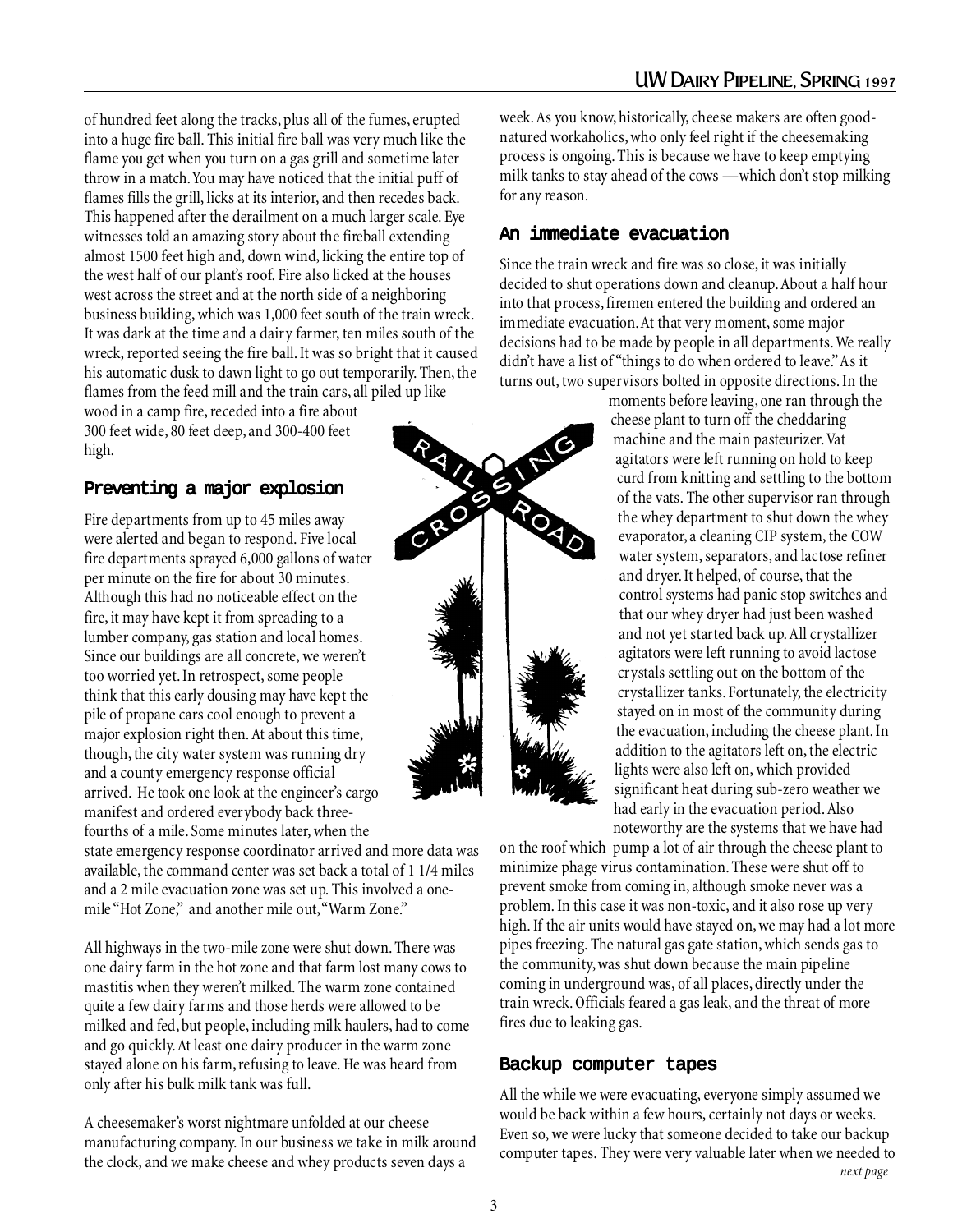#### UW Dairy Pipeline, Spring 1997



### Planning disastecovery

What did we learn from this experience about planning disaster recovery? We developed an outline listing the important factors that categorizes the disaster plan into the following three chronologically related areas. Note that these plans could also apply to bomb threats and any other crises requiring evacuation.

- ✵ Manage the evacuation process
- ✵ Manage the disaster while evacuated
- ✵ Manage the cleanup at the end of the evacuation period

#### Manage the evacuation process

Things to do when ordered to leave Develop a concise list of "things to do" when ordered to leave immediately

#### TIER II hazardous chemicals

When evacuating, remove TIER II information which spells out *which* hazardous chemicals are on-site, how much, where located, and who manufactures them.

Keep a TIER II report copy at a location away from the site.

#### Employee assembly points

Plan for more than one employee reassembly point.

#### Pictures of property

Keep some pictures or a video of the business property and equipment at a remote site for accurate damage claims later.

Computer records

Either remove copies of critical computer, telephone, and other records, or keep copies in a safe place off the premesis.

#### Manage the disaster while evacuated

Remote headquarters

Be prepared to operate your business from a remote site.

Have in place a direct phone line hookup to computer controlled equipment for remote control as needed. We tried to shut off certain motors by telephone, but our links had not been fully established at the time of the incident. We are working on this now.

Relations with the neighbors

Don't burn any bridges with neighboring competitors. Ideally, during a disaster, the ground rules of competition could be put on hold because you'll need to look to others for help.

*continued on next page*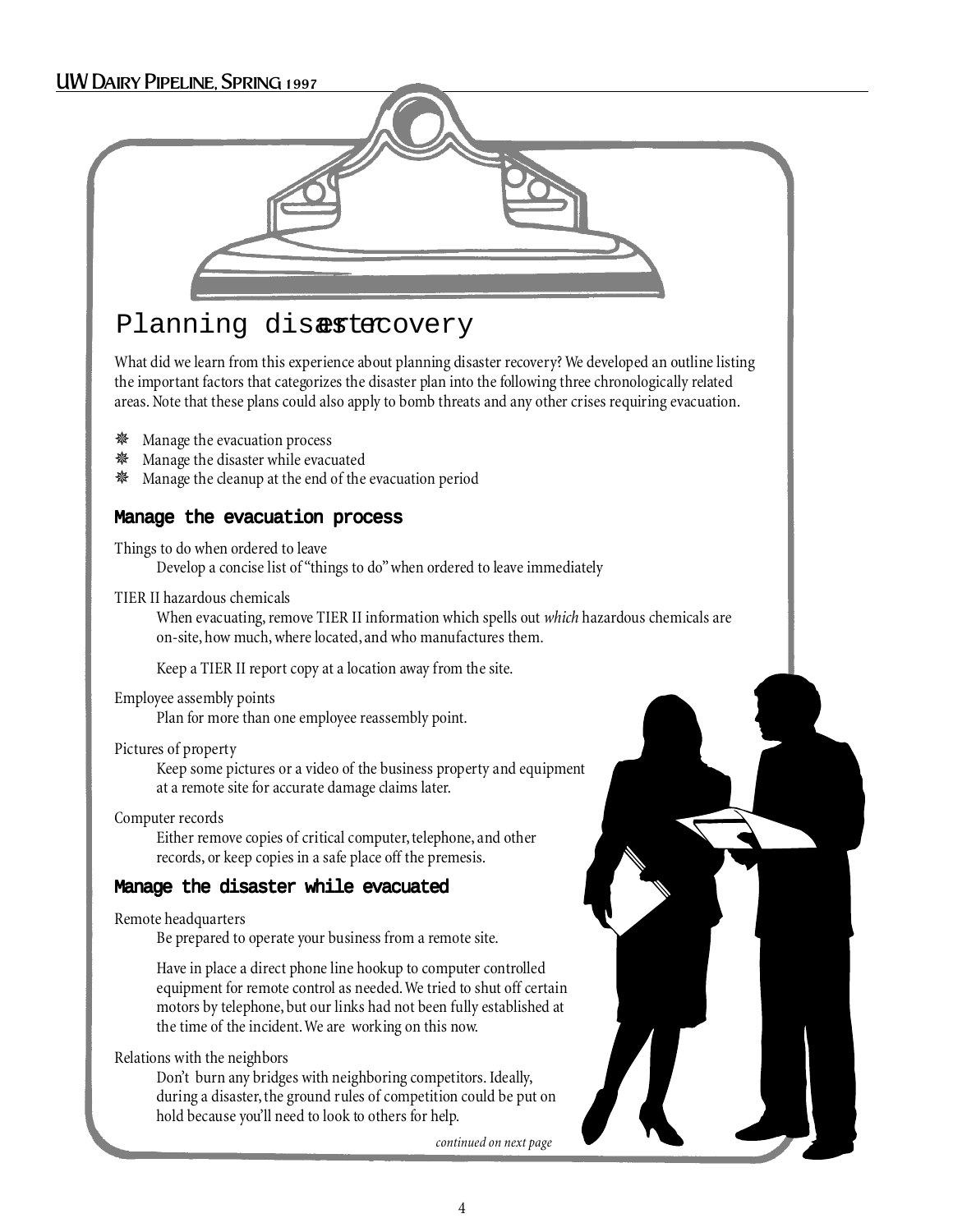#### *continued from page 3*

produce February's milk payroll. An appropriate computer to use the tapes on was hard to find, but we finally found one a hundred miles away in Manitowoc.

One other concern was that our original reassembly point for employees evacuating in an emergency was our north parking lot. In this case, it happened to be adjacent to the train wreck. Employees gathered on the south side where a person with the day's duty roster checked them off.

#### Potential explosion

Throughout the time of evacuation, what really had the emergency response people worried was the potential for a horrendous explosion called a "BLEVE." This is an acronym standing for "Boiling Liquid Expanding Vapor Explosion." It's not pretty. The potential explosion in Weyauwega would have destroyed all buildings and life within one-half mile. The shock wave would have collapsed lungs and severely damaged buildings at one mile. At one and one-half miles, it would have broken ear drums and windows and still involved flying debris, including the train cars.

During the evacuation, we not only had concerns getting milk trucks through road blocks to get to farms within the warm zone, we also had to figure out what to do with all of our milk once it was picked up. We pick up milk from 524 dairy farms in Waupaca County and in 14 other surrounding counties. At the time of our evacuation, 15 of our 19 milk trucks were out picking up milk, which was good. During the evacuation, two maintenance men drove two of the other four rigs out of the area, so they could be used as needed.

#### Milk pick up

As you know, in Wisconsin the milk purchase and hauling business is extremely competitive, to the advantage, of course, of our dairy producers. If we would have been unable to continue routine milk pick up and payroll functions, our dairy producers, none of whom are under contract, may have



#### *continued from page 4*

#### Employee relations

During an extended evacuation, consider paying the employees directly, as opposed to using unemployment. It could be simpler in the long run and more fair to the employees. Also, keep employees informed, consider hosting a dinner for them. A big issue for us involved the paid plant employees who were not working, versus the paid employee milk haulers who were working. Most of the working haulers missed a special dinner we put on and some pondered the interesting idea of being paid without working. Generally, we sorted out the differences in philosophies on this. The main point here is to try not to build walls between people.

#### Relations with agencies and the media

Set aside fears of working closely with state agencies and the media. They can be crucially helpful. Be proactive and positive.

#### Manage the cleanup at the end of the evacuation period

#### Product dump sites

Have product dump sites available (that's basic)

#### Water availability

Be prepared to do the cleaning without water, at least from its normal supply. During any boil order seek to use water under the boil order without actual boiling, but simply with documented chlorination and associated safe water tests, that should come from chlorination.

Working with contractors

Be ready to work with contractors to cleanup and thoroughly check out such things as boilers or ammonia compressors after extended shutdowns to prevent potential damage on startup.

One final comment about planning—don't get too paranoid about disaster readiness. No two disasters are exactly alike. So simply anticipate the need for flexibility. And when it happens to you, graciously accept the help that so many people of good will desire to give. We found that the empathy people had for us was quite overwhelming. I believe it's human nature to want to give more than receive. And certainly, just as Dorothy in The Wizard of Oz found out, there really is no place like home.  $\mathbb{C}$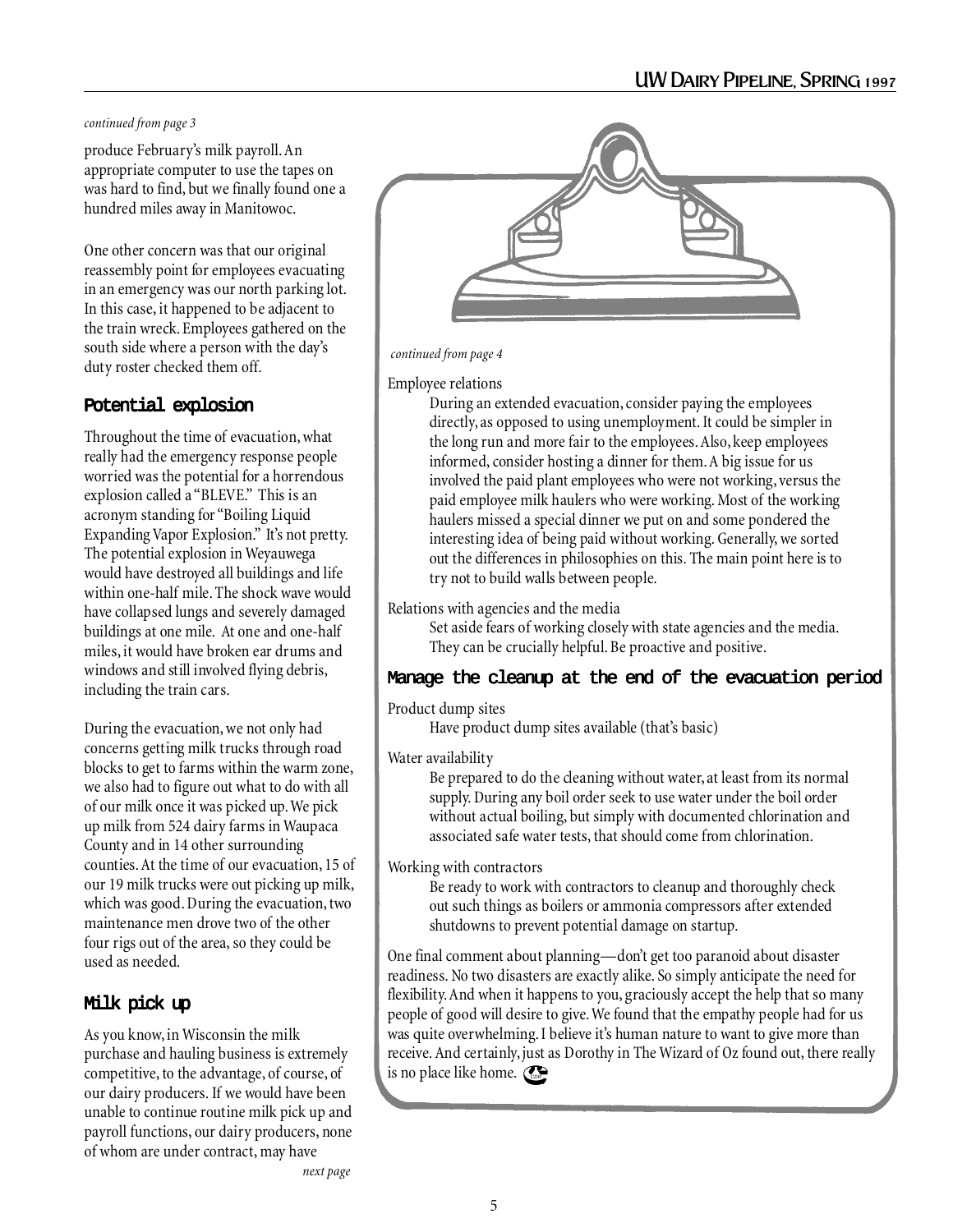#### UW Dairy Pipeline, Spring 1997

scattered to other plants in the area. This would certainly have complicated our recovery and start up process.

At the time of the Weyauwega evacuation, we began to contact neighboring milk buyers and were very grateful for their empathetic and eager response to our needs. Of particular importance was the need to off-load milk without having to travel too far, so haulers could finish their work days in a timely manner. In this case, it helped that we were already going right by most of our competitor plants, so arranging for deliveries to those plants was relatively convenient. Thank you, plants!

#### Conducting business

During the disaster, we worked out of my cousin Bob Wagner's home in Waupaca, nine miles west of Weyauwega. Our wives were a great help at this point. Bob had two telephone lines with call waiting and we set up a third line and fax machine to handle the tremendous number of calls. We also had three cellular phones brought into action. Our four business telephone lines were



forwarded to this location. The phone company provided this service on an immediate and free basis for all evacuated citizens and companies. I truly have a greater respect now for the job that telephone receptionists normally perform. Field activities, farm services, etc. were also conducted out of Bob's home.

The first week we paid employees out of the M & I Bank at Fremont, seven miles east of Weyauwega. The next week we had a temporary office set up for our secretaries in Waupaca, and we were able to pay employees and conduct other office functions from there.

#### Deluged by calls

By the second week, milk pickup and field services were operating in a routine manner and going smoothly. That is, until a newspaper reporter printed the flippant conjecture that it was going to be hard for us to pay our dairy producers for their milk. To add insult to injury, the remark was rolled into a paragraph with actual comments made by our management team. Thus the reader could easily assume that we actually had made the statement. This caused an immediate deluge of calls from concerned patrons, so we contacted all papers, radio and TV stations in our area to clearly state that there was no problem paying producers. The phones finally stopped ringing after a retraction was printed.

We normally maintain a low public profile. However, in this case, we were thrust into the spotlight. We had to change our attitude. It helped greatly to take news coverage contacts in stride. We were

up front, cheerful and truthful. This coverage actually helped, because company employees and patrons were always in need of information. Once things became a bit routine, about all we could do was wait, watch the news, and eat free food from the Salvation Army.

When the propane tanks were finally emptied and we got the green light to go back into town, everyone was so happy to get home and back to familiar work surroundings. This was the start of the recovery process. We made plant assessments on Monday and Tuesday of the third week. The Department of Agriculture inspectors worked with us.Their job was to determine which food products had to be discarded and which could be saved. Then they had to make sure the two categories did not get mixed up. These inspectors and their superiors did an exceptional job, showing empathy for us and our desire to get back up and running. They were there on time, when needed, and demonstrated a good deal of trust in our judgment and actions. This is where our normally good, cooperative working relationship with the department people paid off.

#### Dumping product

We had to dump a lot of product, including about 170,000 lb. of cheese in barrels. Around 450,000 lb. of milk ended up as fertilizer, and we pumped out around 250,000 lb. of whey concentrate. We also spread a couple of hundred thousand pounds of raw whey and some cream, all onto land permitted for spreading this type of material. We happened to have plenty of land already permitted. Noteworthy is the fact that our DNR contact called us to let us know that if we needed more land, he would find it and help however he could. Again, we saw a side of the regulatory people we weren't aware existed. They really wanted to help.

Amazingly, our cheese plant sustained only four small broken pipes due to freezing. About 17% of the 500 homes in town were not so lucky. In fact, there were so many leaking pipes in town, that the two water towers could not retain water even though they were fed by water pumps that could deliver 3600 gallons per minute in total. So before our city water could be restored, all of the homeowners had to have their homes assessed and water valves turned off. This process took three days because homeowners were not allowed back in mass. They each had to be accompanied by a policeman, a plumber, a building contractor, an air sampling technician, and a representative from the gas company. There were 20 such teams. All this assured an orderly recovery process, safety, and truthful reporting of damage.

While we were waiting for water, we removed product to discard. We had liquid in the CIP tanks, so we could circulate, soften up and preclean most equipment. Only a few pump impellers and seals had to be replaced due to wear. On Friday morning of the third week, the water came on, albeit under a boil order that lasted two days. As an alternative to boiling, the Ag Department *next page*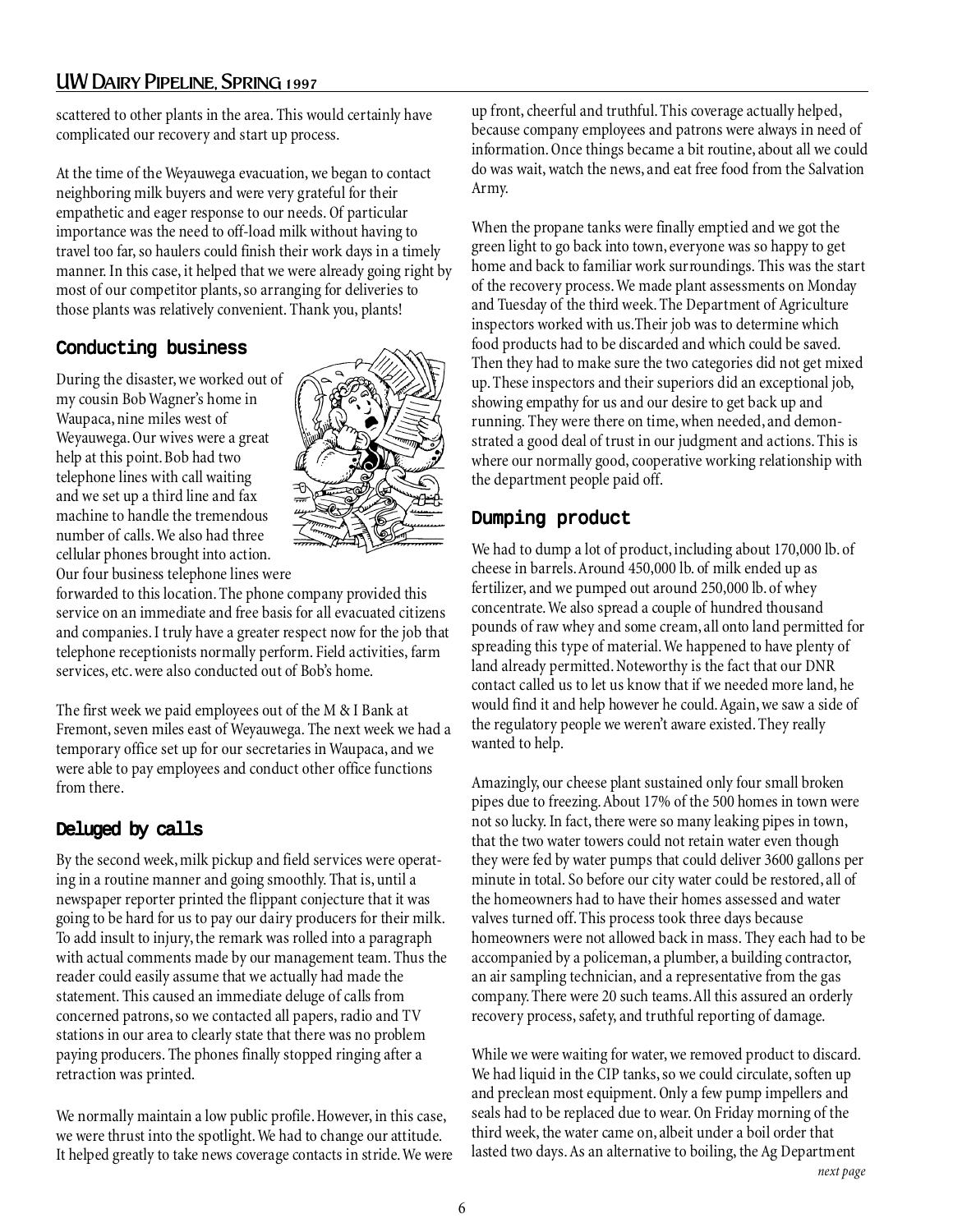### CDR R esearchers Develop a Ne Piza Cheese

CDR scientists have come up with a cheese that seems to meet the needs of both cheese makers and pizza makers. In consumer taste panels conducted at Babcock Hall, this new pizza cheese passes consumer taste tests, too.

CDR researchers, led by Carol Chen and Mark Johnson, used instinct, years of experience, and the scientific method, to develop the new pizza cheese. Their approach involved adjusting cheese composition and limiting proteolysis to produce a cheese that mimics the functional characteristics of low moisture, part skim Mozzarella cheese. The CDR cheese shreds readily, melts nicely and maintains its stretch through three months of aging. Although we call it pizza cheese now, this new cheese may find a bigger niche as a food ingredient cheese.

#### Comparing CDRÕs pizza cheese to LMPS Mozzarella

**50% less oiling off**. During the mixing process for LMPS Mozzarella, heat and mixing permit the fat to coalesce and water to pool around the protein strands. Neither a mixer nor high temperatures are used in the pizza cheese process. Thus, the fat globules do not coalesce and they remain smaller within the cheese matrix. This means that the fat in CDR pizza cheese is less likely to pool during pizza baking.

**50% fewer blisters.** CDR's pizza cheese contains smaller pockets of water, which then produce fewer blisters than LMPS Mozzarella. When heated, the smaller pockets don't produce enough steam to make a blister, or bubble, on the cheese surface.

**White, opaque color**. Smaller and more numerous fat globules reflect more light, giving the pizza cheese an extremely white appearance. We think it is the whiter appearance that influenced the taste panel—some ot them commented that it looked like there was more cheese on the pizza.

**No browning**. Due to the starter culture used and the altered manufacturing protocol, the pizza cheese has no residual sugar and will not brown during baking.

The Wisconsin Center for Dairy Research's pizza cheese technology offers several advantages for the cheesemaker. Because no mixer molder or brine system is needed, manufacturers of stirred curd cheeses ( Cheddar, Colby, Muenster, or Brick) can produce a cheese for pizza. Since brining can produce a salt gradient within the cheese which then influences cheese properties, this new technology produces cheese that is more homogenous. Bypassing the mixer step results in less fat loss, therefore fat recovery increases from about 86 to 91%, giving cheese manufacturers higher cheese yields.

CDR's pizza cheese is a result of applying technical experience and knowledge gained from basic research to a particular project. It is a good example of the type of problem solving that CDR's Cheese Applications program was set up to do. If you have any questions about the Cheese Applications program, or the pizza cheese, contact Amy Dikkeboom at CDR, or Carol Chen after September 1, 1997.

|      | Phone: Amy Dikkeboom (608) 265-2271 |
|------|-------------------------------------|
|      | Carol Chen (608) 262-3268           |
| Fax: | $(608)$ 262-1578                    |
|      | E-mail: cchen@cdr.wisc.edu          |
|      | ald@cdr.wisc.edu                    |

#### *Continued from page 6*

did allow us to simply test the water to assure a residual chlorine level (around 2.0 PPM, normally 0.2 PPM) and daily safe water samples were tested. In our case, right in our own laboratory. So, when the water came on, we spent about three hours wet cleaning, and then started taking milk back in. We made starter on Friday and cheese on Saturday.

Looking back, we actually started up our cheese plant quite rapidly, due to minimal damage and, basically, the strong desire by employees to get back to normal as soon as we could.

Evaluating product to save was the next phase of the recovery plan. One million lb. of cheese in 640 barrels was found to be between 50° and 60°F in our precooler. Because this cheese was

over 50°F, we sampled it and tested for Salmonella, Listeria and checked the pH. All tests were okay, and this product was sold for unlimited use. About twelve million lb. of cheese, which never got above 50°F and suffered no obvious ill effects, was judged to be okay, too. Two million pounds of dried whey products onsite were fine. It helped, again, that the fumes from the propane fire were not considered toxic.

Wisconsin Central Railroad had their own mess to clean up. I really felt for them and it certainly helped everyone's disposition that the railroad promised to cover all expenses caused by the wreck. The total cost of the entire accident, by the way, to the railroad and their insurance carriers will be somewhere in excess of 35 million dollars.  $\mathbb{C}$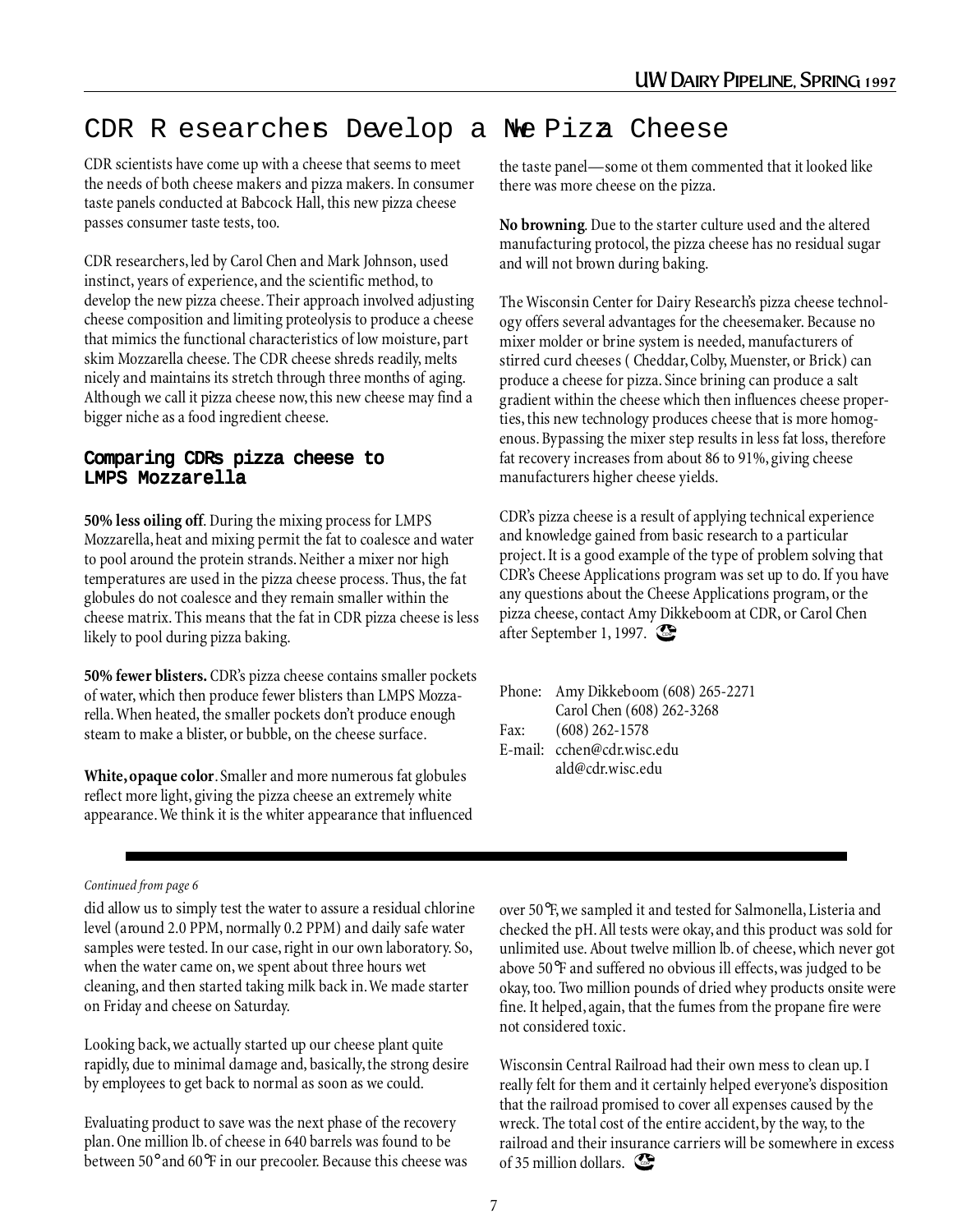## $Cheese\tilde{N}$ Wha t Makes iti $\tilde{z}$ a Perfect?

From Maine, from Texas, from North Dakota and New York—pizza makers converged on Las Vegas for Pizza Expo 97. Featured seminars covered the basics—cheese, ingredients, sauce, and crust, to the esoteric— seafood pizza, vegetarian pizza and dessert pizza. (The latter seminars presented by WMMB.)

CDR was represented at Pizza Expo, too. Amy Dikkeboom, cheese research specialist, and I went to Pizza Expo to talk cheese with the pizza makers. While working with pizza cheese, CDR researchers realized they needed a better idea of what pizza makers wanted in pizza cheese. What characteristics would top the list for the ideal pizza cheese?

Here is what we learned in an entirely nonscientific survey of pizza makers (generally collected by collaring anyone who would talk to us). We found that pizza makers preferred a white cheese that has flavor, good stretch and melts evenly. They told us that toppings influenced the pizza baketime, hamburger and onions were the worst. One person noted that pepperoni seemed to make pizza cheese brown quicker.

#### Consistency, Uniformity

It was actually a food supplier who mentioned this characteristic, they specifically requested consistency from day 7 to day 35. A related request—less variation in functional characteristics.

#### Type of cheese

The people we talked to used a variety of cheeses on their pizza. Some of them had tried reduced fat cheese, but they felt that customers are not interested. Several reported getting complaints from customers when they used reduced fat cheese. Pizza eaters are not concerned with the fat content, they are out for a treat and much more interested in traditional pizza with cheese that has some flavor.

Most used some type of blend, for example one pizza maker used a blend of 80% Mozzarella, 10% Provolone, and 10% Cheddar. They noted variation, sometimes their blend browned quicker, which was a problem for them.

We talked with one pizza maker who tried sliced Provolone on pizza. He thought the cheese melted great and looked great, but it the flavor wasn't appealing. He also noted that he liked the shiny look of Mozzarella and was planning to go back to it because he just felt that he was offering his customers a better quality product.

Many pizza makers tried varied types of pizza as specials, either weekly or monthly. They felt that both Feta cheese and Ricotta cheese seemed to be getting more popular. A Texas pizzamaker told us that his customers didn't really care for "southwest style" pizza, in fact it was only the tourists from places like Wisconsin who ordered it!

The most surprising pizza cheese story we heard came from two couples who have pizza parlors in Wells, Maine and Brockton, Massachusetts. They use only 90 day old Wisconsin Cheddar on their pizza. They told us that 50 years ago, in Brockton, Mass., the Greeks used Cheddar cheese on pizza and the Italians used Mozzarella. They started with Cheddar cheese at Tip Top Pizza and they have stayed with it. In



their town, people expect pizza cheese to have flavor. In fact, some kids in Brockton won't even eat the pizza from popular chains because "the cheese tastes funny." These dedicated Cheddarheads proudly noted that anyone who likes cold pizza will find that Cheddar cheese pizza tastes very good cold.

#### Form of cheese

Block and frozen diced cheese seemed the most popular forms of pizza cheese purchased by our sample of pizza makers. Many noted that portion control was very important. One pizza maker brought this point home by sharing some kitchen stories. Several of his employees are teenagers, who seem to think that the more cheese on the pizza the better the pizza. His mother ordered a pizza from his store and complained that "there was so much cheese she could hardly eat it." This same pizza parlor is currently paying workers' compensation to a teen aged employee who stuck a finger into the equipment to clear the shredder. (She didn't lose the whole finger, but she hasn't worked for a while.) Makes you wonder if one portion packaging might save some money for pizza makers, even though it costs more up front.

Overall, pizza makers seem to prefer the traditional approach — high quality Mozzarella (LMPS) cheese for pizza. However, they are successfully experimenting with blends of cheeses and some nontraditional pizza cheeses, too.  $\mathbb{C}$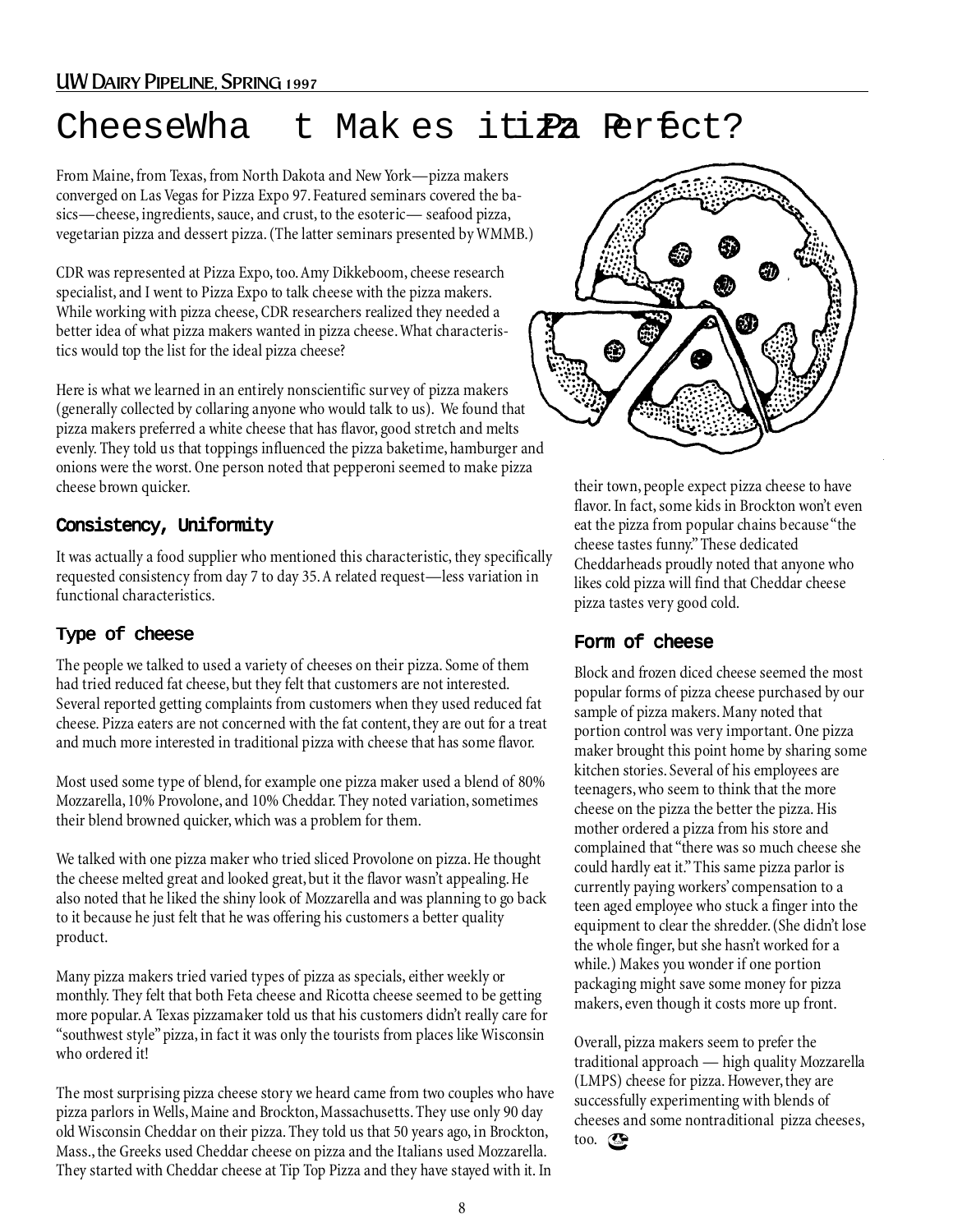# Keeping Competitav — It $\tilde{\mathbf{O}}$ s also about Serv.

#### *by Tera Johnson UW Madison School of Business*

Successful businesses in the 90's do more than just make great products. They also deliver exceptional customer service. Thus, recent results from a survey of retail, food service, and ingredient cheese users throughout the country shouldn't be a surprise. This survey showed that customer service was a very important factor influencing choice of supplier (FRC Research Corporation, 1996). Faced with an array of suppliers of comparable quality products, "Easy to work with," "Willing to solve problems when they came up," and "Always delivered the product on time," were likely attributes of chosen suppliers. Users also identified the manufacturer by name, not the middlemen, when they discussed their suppliers.

What do these findings mean for your business? They mean that your ability to deliver quality customer service is critical to your business success, regardless of what you sell to whom. The following tips may help you start thinking about the ways you can improve your customer service.

Become a customer feedback devotee. **Encourage your customers to complain to you.** (Yes, I did write that.) Every customer complaint is an opportunity for you to improve your business practices. Remember, every customer who doesn't complain but goes somewhere else, tells their colleagues, friends, and family members why they did.

**Make sure your customers can reach someone quickly when a problem arises**. Does your phone share a line with a FAX machine or modem? Does your answering machine mysteriously fail to take messages? Are employees using the same phone line as customers? Now is the time to make sure that telecommunications technology is supporting your business. Deregulation has brought many relatively inexpensive options for small businesses to take advantage of to improve customer service, even in rural areas. For a minimal per month additional charge, you can now install additional phone lines, use reliable off-site voice mail, or activate call forwarding, to name a few customer friendly options. (Another money saving tip: if you're using the same local and long distance carrier you always have, now is the time to get competitive bids. Phone service resellers can save you hundreds, even thousands of dollars a year, depending on the volume of phone traffic you have).

**ACT on every customer complaint and TELL your customer afterward what you did.** Solving problems and keeping the customer informed can turn a potential disaster into a devoted customer. Everyone knows problems will arise in any business relationship. Evidence that problems will be handled is very reassuring to customers.

**Remember your brokers, converters, & distributors represent you in the eyes of your customer.** Be explicit with them about your customer service expectations, and about what the consequences will be if those expectations are not met. You can't

afford to be misrepresented in the market place.

> **Never lose your temper with a customer on the phone**. This goes for anyone dealing with customers. It doesn't mean that the customer is always right, but it does mean that someone in your company has to listen. Often, that's all they wanted anyway. Relatively inexpensive training seminars are offered by vendors like SkillPath on things like "Dealing with Angry Customers." Spending \$65.00 now to train the person answering your phone may keep a major customer later.

> > **Always return phone calls**. There is nothing quite as disturbing to a customer as calling into the proverbial black hole. Remember, they took time out of their busy schedule to call you. You need to do the same.

**Be proactive**. Analyze your

business processes from the point of view of your customer. Have your mother fill out your order forms. Is your billing process confusing for customers? Do mail-order customers have to fill out confusing shipping charges? If customers need help filling out their paperwork, do they have a phone number to call? Is your written documentation up to date? The goal is to become "Easy to Work With."

**Don't surprise your customer with bad news if you don't have to.** Bad news doesn't get better with age. If you know you are not going to be able to fill an order at the end of the week, for whatever reason, let your customer know ahead of time and explain why. Strive to preserve the long-term relationship at all costs, even if it means sending your customer to another supplier in the short run.

**Keep track of every instance when you couldn't fill an order on time**. Analyze what happened and to whom. Are there any *continued on page 10*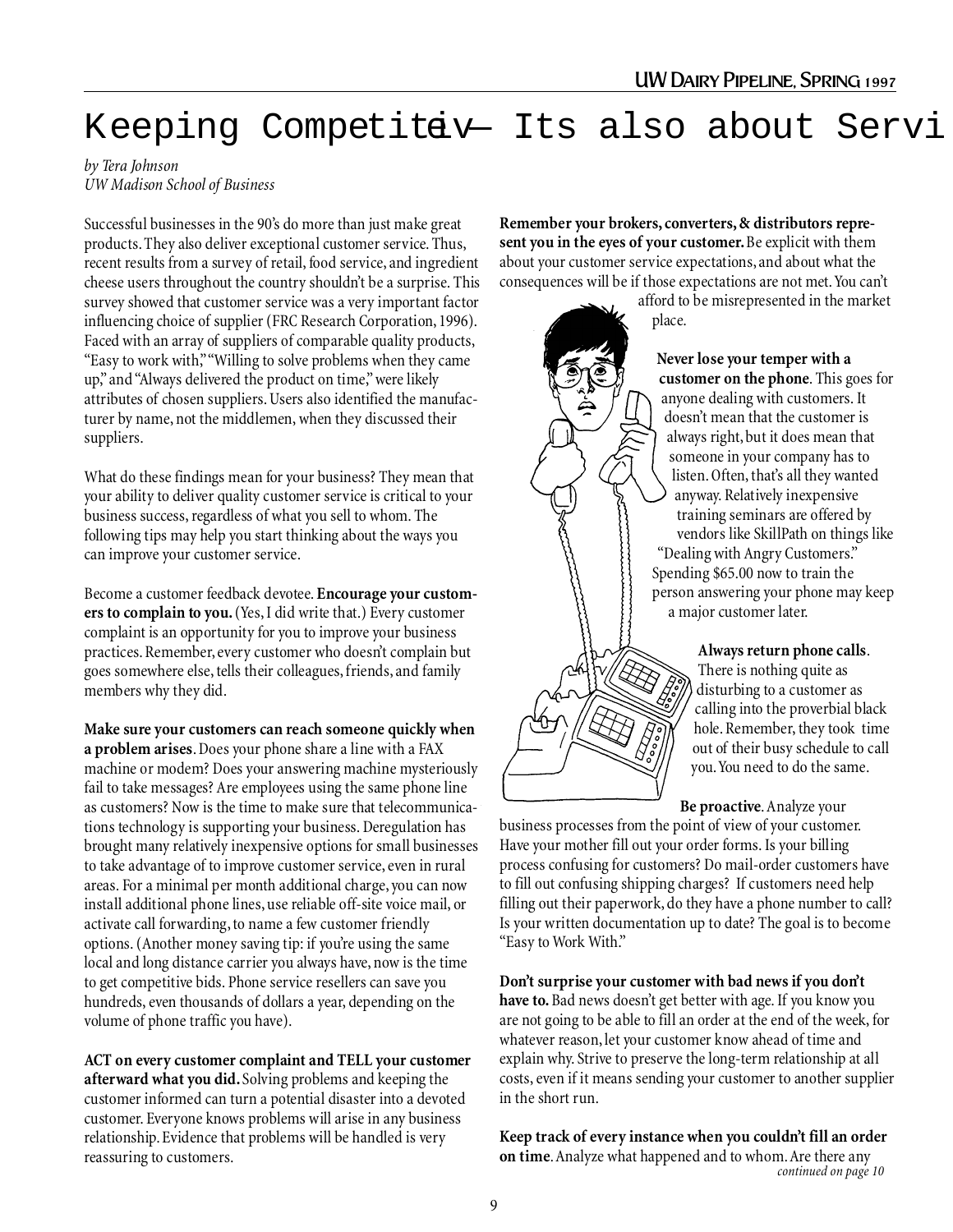#### UW Dairy Pipeline, Spring 1997

# News from CDR

#### Leaving ...

Professor Norman F. Olson, Wisconsin Distinguished Professor of Dairy Technology is retiring from the faculty of the Department of Food Science in June, 1997. Of course, he will still be involved in the dairy science world since he is the senior editor of the Journal of Dairy Science. Here at Babcock Hall, we know that Norm's humor, wisdom and knowledge can't be replaced. We are just hoping he hangs out the Emeritus Professor sign and comes into his office occasionally. If you want to be part of the retirement festivities (tentatively planned for September), call Dr. von Elbe in the Food Science Department at (608) 263-2008.

Dave Bogenrief, long time CDR cheese researcher, has left to pursue a new career in physical therapy. We miss him and we are really glad he's still on campus and stops by to visit. Good luck, Dave!



#### Food Expo

If you are going to the WorldWide Food Expo in Chicago, stop by CDR's booth. (#413) This show, the largest food, dairy and beverage trade show in the Western Hemisphere, is expected to attract 30,000 attendees.

#### Researcher Directory

We have just updated the University of Wisconsin Dairy Foods Researcher Directory. If you would like a copy, call Jean West at (608) 265-2133).



*Gulhan Yuksel, and Qiaoling Zeng, the first recipients of the Norm Olson Scholarship, awarded by Wisconsin Cheese Makers Association on April 3, 1997 in Green Bay, Wisconsin.*

#### Keeping Competitive

*continued from page 9*

patterns? If so, what is the underlying problem? If your customer is part of the problem (i.e., they always call in their order late then wonder why it's not delivered on time), involve them in solving the problem.

**Most importantly, define your job as helping your customers solve their problems.**Yes, you sell cheese, and so does every other cheesemaker in Wisconsin, the U.S. and abroad. What will really set you apart from your competition is your ability to identify, even anticipate, customer problems and provide value-added solutions.



#### References

FRC Research Corporation, "Cheese Channel Buyers' Needs Study," 1996. Data available through Wisconsin Milk Marketing Board (WMMB), contact Margaret Welke at (608) 836-8820.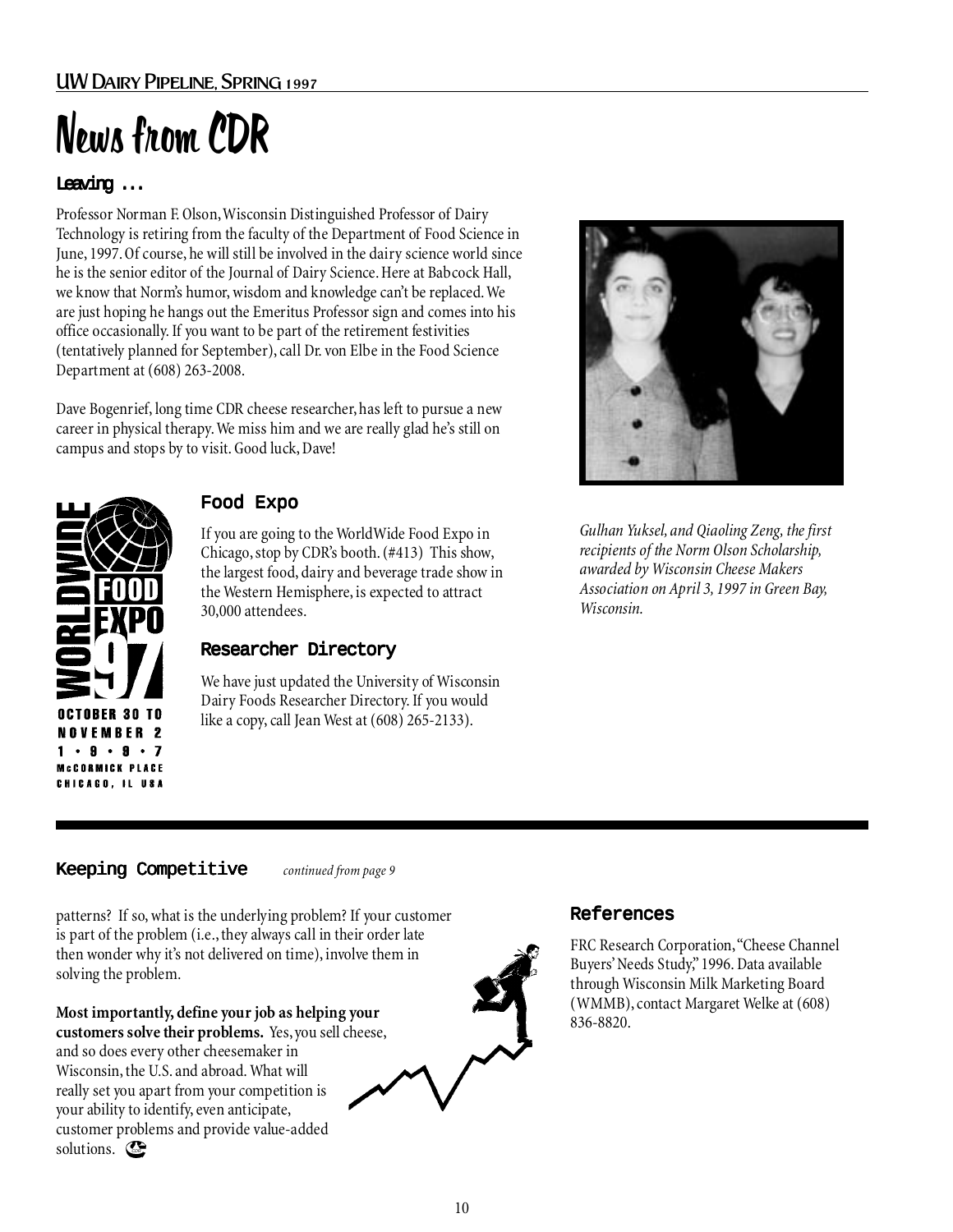# Curd Clinic

At the recent Wisconsin Cheese Industry Conference, Dr. Eric Johnson reported that *Listeria* in the brine was not affected by membrane filtration. I thought that the function of the membrane filtration systems was to take care of those pathogens. Q.

Dr. Johnson's study was carried out to determine the survival of *Listeria* A. *monocytogenes* in commercial and lab-prepared cheese brines. In their study, they added *L. monocytogenes* to brines at low levels, after filtration, to determine how long they would survive in the brines. When Dr. Johnson reported that *Listeria* survived in the filtered brine as well as in unfiltered brines, he was indicating that the filtration process did not remove any critical contaminants or food materials that affected the survival of *Listeria*.

The principle of the membrane filtration process (nanofiltration, diafiltration, etc.) is to physically remove the contaminating bacteria from the brine solution. The membrane pore size is small enough to restrict the passage of bacteria and particulates, while allowing the brine solution to pass through.

As Dr. Johnson pointed out, if *Listeria* is a contaminant introduced to the brine after filtration, it will survive just as well as it does in unfiltered brines. The only way to eliminate contaminants is to routinely filter the brine solution. If you are batch-filtering brine from a small tank, it may be relatively easy to maintain brines free of pathogens. However, in larger brine systems, filtration is continuous. This continuous system is an attempt to effectively filter all the brine over a period of time, but there is no definite point where we can show that all the brine has been filtered.

To effectively maintain brine quality in continuous systems, membrane filter suppliers typically recommend that the volume of brine solution be turned over every two days. With proper operation of membrane filter systems, microbial counts on brine solutions should be less than 100/ml. for standard plate count and less than 10/ml. for yeast and molds. The filtration process will remove over 98% of the bacterial contaminants. This should greatly reduce the risk of pathogens in brine, but there is no guarantee that pathogens will not be present. Thus, you must always ensure that you are introducing good quality cheese into the brine systems and that brine maintenance procedures are in place to effectively reduce or eliminate potential microbial contaminants. Com

Curd Clinic Doctor for this issue is Dr. Bill Wendorff, Associate Professor, Dept. of Food Science (608) 263-2015 wlwendor@facstaff.wisc.edu



Questions for the Curd Clinic? Write to: CDR, *UW Dairy Pipeline* 1605 Linden Dr. Madison, WI 53706 FAX: 608/262-1578 e-mail: Paulus@cdr.wisc.edu